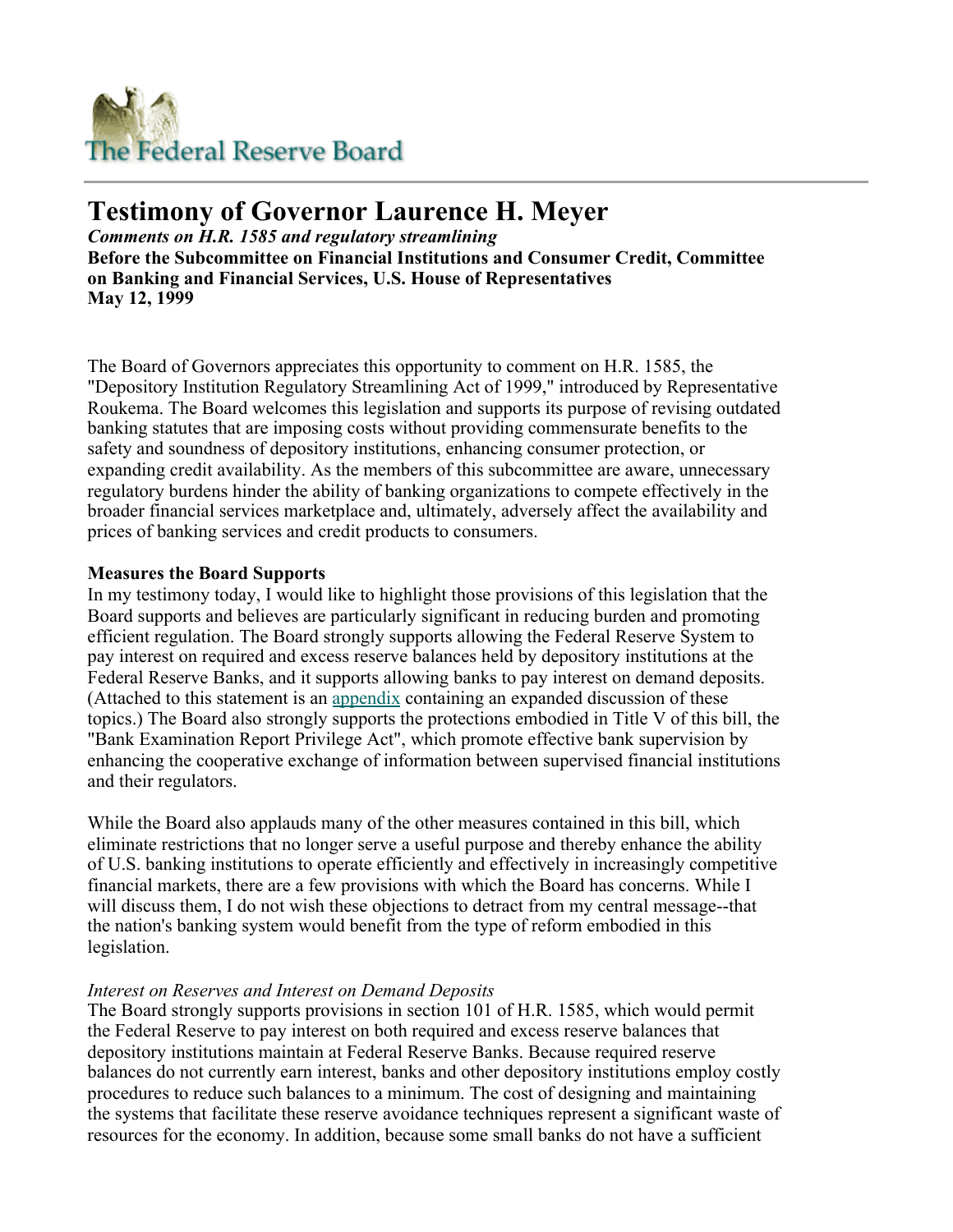volume of deposits to justify these costs, current reserve avoidance techniques tend to place smaller institutions at a competitive disadvantage.

The reserve avoidance measures utilized by depository institutions also could eventually complicate the implementation of monetary policy. Declines in required reserve balances through avoidance schemes could lead to increased volatility in the federal funds rate. Since last July, when I spoke to this subcommittee on the same topic, required reserve balances have fallen further and some episodes of heightened volatility in federal funds rates have occurred, although they were associated in part with stresses on global financial markets. Allowing the payment of interest on required reserve balances would reduce current incentives for reserve avoidance and would likely induce a rebuilding of reserve balances over time. If volatility in the federal funds rate nevertheless did become a persistent concern, the Federal Reserve at present has a limited set of tools to address such a situation; authorizing interest payments on excess reserve balances would be a useful addition to the Federal Reserve's monetary policy tools for this purpose. Several other major central banks, including the European Central Bank and the Bank of Canada, already have the power to pay interest on excess reserve balances.

If increased volatility in the federal funds rate did become a persistent feature of the money market, it would affect other overnight interest rates, raising funding risks for large banks, securities dealers, and other money market participants. Suppliers of funds to the overnight markets, including many small banks and thrifts, also would face greater uncertainty about the returns they would earn. Accordingly, allowing the Board to pay interest on required reserve balances would not only eliminate economic inefficiencies, but also alleviate risks that could affect monetary policy and the smooth functioning of the money markets.

Because the level of required reserve balances has fallen substantially in recent years, owing to the implementation of additional reserve avoidance measures by depository institutions, estimates of the revenue losses to the Treasury associated with paying interest on required reserve balances have dropped to a relatively low level. After taking account of the increases in revenue from a related measure, the payment of interest on demand deposits, the Congressional Budget Office recently estimated that the net federal budget costs of similar legislation pending in the Senate would be about \$130 million per year over the next five years.

The Board strongly supports allowing the immediate payment of interest on demand deposits held by businesses. The current prohibition against paying interest on such deposits is an anachronism that no longer serves any public policy purpose. This prohibition was enacted in the 1930s, at a time when Congress was concerned that large money center banks had earlier bid deposits away from country banks to make loans to stock market speculators. This rationale for the prohibition is certainly not applicable today: Funds flow freely around the country and among banks of all sizes. The absence of interest on demand deposits is no bar to the movement of money from depositories with surpluses--whatever their size or location--to the markets where funds can be profitably employed.

Moreover, although the prohibition has no current policy purpose, it imposes a significant burden both on banks and on those holding demand deposits, especially small banks and small businesses. Smaller banks complain that they are unable to compete for the deposits of businesses precisely because of their inability to offer interest on demand deposit accounts. Small banks, unlike their larger counterparts, lack the systems to offer compensating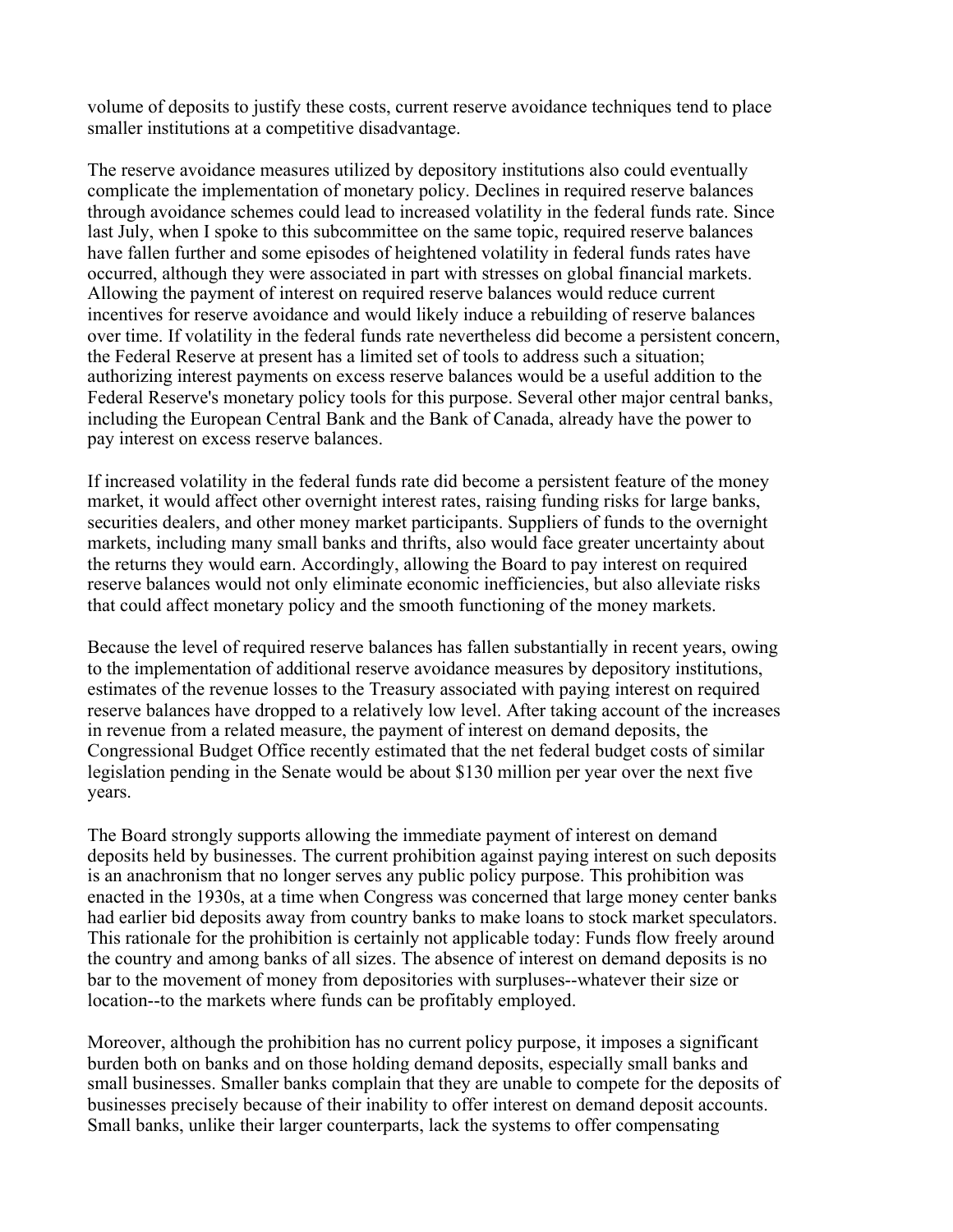balance schemes and sweep accounts that allow these banks to offer businesses credit for or interest on excess demand balances. Small businesses, which often earn no interest on their demand deposits because they do not have account balances large enough to justify the fees charged for sweep programs, stand to gain the most from eliminating the prohibition of interest on demand deposits.

For these reasons, the Board strongly supports immediate repeal of the prohibition of interest on demand deposits. In contrast, Section 102 of H.R. 1585 would allow payment of interest on demand deposits to begin on October 1, 2004. During a transition period lasting until that time, the bill would authorize a 24-transaction-per-month money market deposit account (MMDA). Demand deposits could be swept into this new MMDA account in order to earn interest. The 24-transaction MMDA would be fully reservable, and therefore would not contribute to further declines in required reserve balances and the complications that might entail for the implementation of monetary policy.

While a relatively short transition period prior to the implementation of direct payments on demand deposits would not be objectionable, delaying direct interest payments on demand deposits for any extended period, such as the five years or so proposed in the bill, is not advisable. Such a long delay would be associated with further wasteful sweep activities and would disadvantage small banks and their business customers relative to the larger organizations already using sweep programs that can be modified to incorporate a new MMDA product.

Finally, the Committee has asked the Board to comment specifically on the impact on the banking industry of repealing the prohibition on paying interest on business checking accounts. For banks, interest on demand deposits will increase costs, at least in the short run. Larger banks (and securities firms) may also lose some of the fees they currently earn on sweeps of business demand deposits. The higher costs to banks will be partially offset by interest on reserve balances, and over time, these measures should help the banking sector attract liquid funds in competition with nonbank institutions and direct market investments by businesses. Small banks, in particular, should be able to bid for business demand deposits on a more level playing field vis-a-vis both nonbank competition and large bank sweep programs. Moreover, large and small banks will be strengthened by fairer prices on the services they offer and by the elimination of unnecessary costs associated with sweeps and other procedures currently used to try to minimize the level of reserves.

#### *Bank Examination Report Privilege*

The Board endorses Title V of the bill, the "Bank Examination Report Privilege Act" ("BERPA"). BERPA would take three steps to promote effective supervision of depository institutions by helping to preserve candor in communications between such institutions and their examiners. First, BERPA would clarify that a supervised institution may voluntarily disclose information that is protected by the institution's own privileges, such as the attorney-client privilege, to a federal banking agency without waiving those privileges as to third parties. Some courts have ruled that disclosure of information to examiners waives an institution's privileges in private civil litigation and, as a result, some institutions have attempted to withhold information from their supervisors. By ensuring that privileges are not waived when data is given to examiners, BERPA would overcome the present reluctance of many institutions to disclose information for fear of losing commonlaw privileges.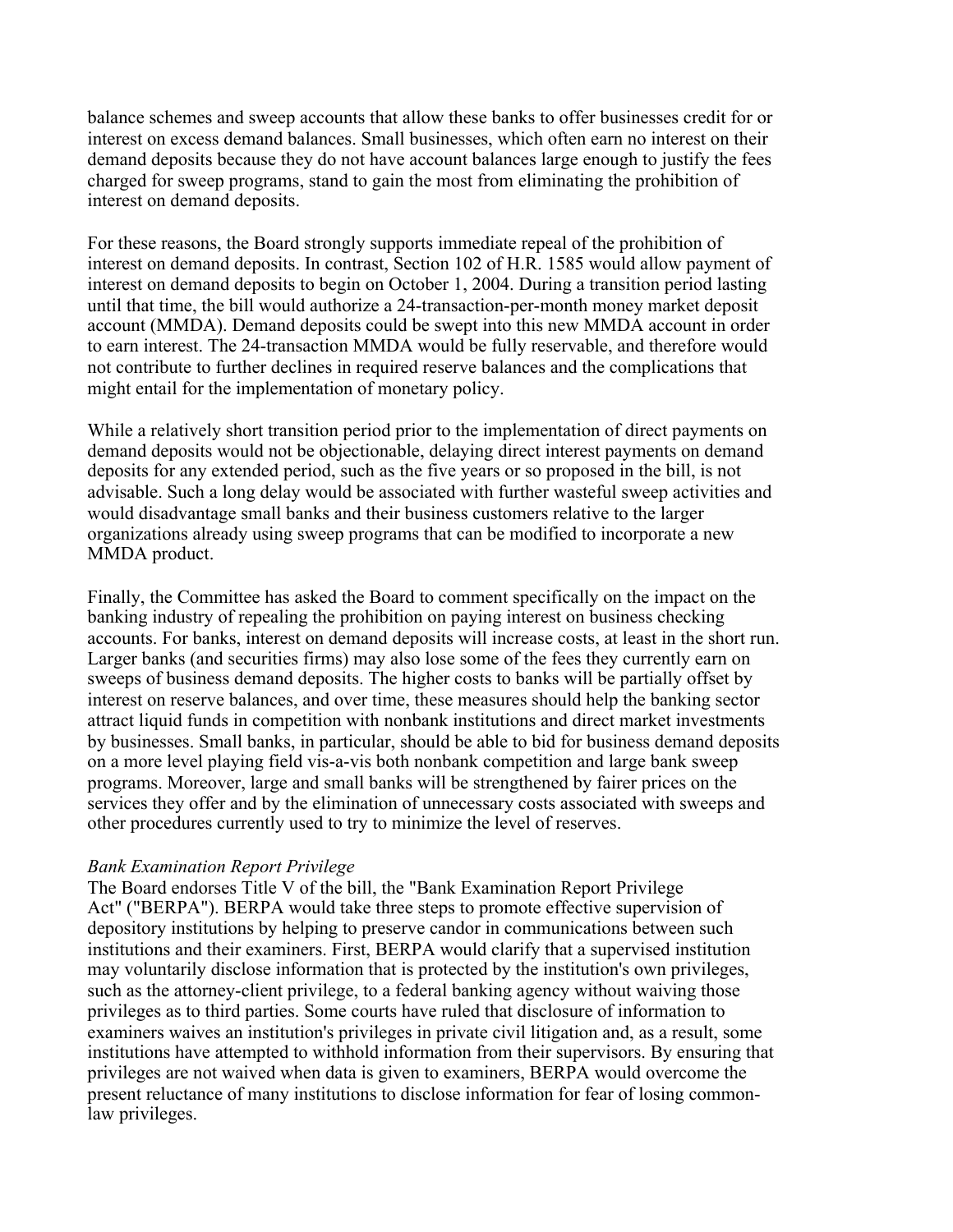Second, BERPA would establish uniform procedures that govern how a third party may seek to obtain confidential supervisory information from a banking agency. BERPA would require third parties to request such information directly from the federal banking agencies, under regulations and procedures adopted by the agencies. Third parties may turn to the courts only after exhausting their administrative remedies. Finally, BERPA would define what constitutes confidential supervisory information and would strengthen the protection afforded to such information. In this regard, the measure would also require Federal courts to afford to confidential supervisory information of state and foreign bank supervisory authorities the same status with regard to privilege as is afforded to the confidential supervisory information of the Federal banking agencies.

By protecting disclosures by depository institutions to their examiners and by safeguarding supervisory information based on such disclosures, BERPA would prevent unwarranted disclosures that would have a chilling effect on the examinations process. Taken together, these measures would enhance the ability of the federal banking agencies to assess and to protect the safety and soundness of depository institutions.

The banking agencies may have some further suggestions for refining the language of sections 501 and 502, and we would be pleased to work with the Subcommittee on those suggestions.

### *Other Burden Reduction Provisions*

There are other parts of this bill, as well, that would relieve regulatory burden without giving rise to safety and soundness, supervisory, consumer protection, or other policy concerns. For example, section 311 would eliminate the outdated and largely redundant requirement in section  $11(m)$  of the Federal Reserve Act, which currently sets a rigid ceiling on the percentage of bank capital and surplus that may be represented by loans collateralized by securities. Current supervisory policy, as well as national and state bank lending limits, address concerns regarding concentrations of credit more comprehensively than section 11 (m), but do so without the unnecessary constraining effects of this section of the Federal Reserve Act.

Section 312 would eliminate section 3(f) of the Bank Holding Company Act, which applies certain restrictions that govern the nonbanking activities of bank holding companies to the activities conducted directly by savings banks under state law. Since the enactment of section  $3(f)$ , the courts have found that the insurance and other nonbanking prohibitions of the Bank Holding Company Act do *not* apply to the direct activities of banks. Eliminating section 3(f) would put savings banks that are subsidiaries of bank holding companies on equal competitive footing with their state bank counterparts, allowing savings banks and their subsidiaries to engage in those activities that are permissible for state banks under state law.

Section 303 of the bill authorizes the banking agencies to act jointly to allow up to 100 percent of the fair market value of an institution's purchased mortgage servicing rights to be included in its Tier 1 capital. Currently, only 90 percent of the value of such assets can be included. Developments since Congress enacted current law in 1991 have greatly reduced the concerns that prompted the existing capital "haircut." Accordingly, the Board believes the change envisioned in Section 303 would reduce regulatory burden without compromising safety and soundness. The Board also suggests changing all the section's references concerning "purchased mortgage servicing rights" to "mortgage servicing assets"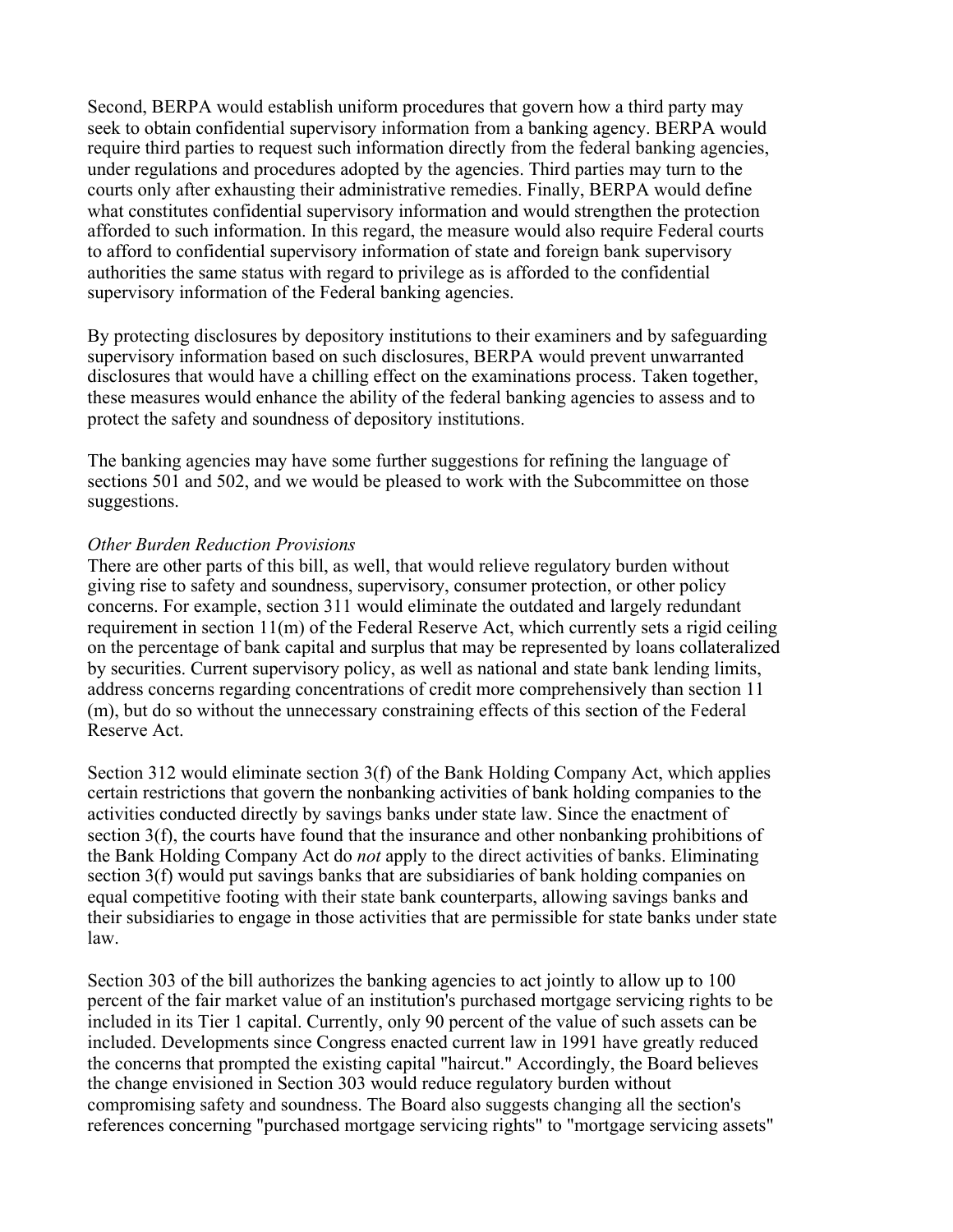to reflect current accounting terminology.

In another area, the alternative consumer credit disclosure mechanism permitted by section 401 will be less burdensome to creditors, and just as helpful to consumers, as the disclosure requirement embodied in current law. Congress has already eliminated the requirement that creditors disclose a historical table for closed-end variable rate loans. Taking similar action with respect to open-end variable rate home-secured loans would reduce regulatory burdens without sacrificing consumer protections.

# **Areas of Concern**

Although the Board supports most of the provisions in the bill, there are a few sections of the legislation that cause us concern. These provisions may give certain entities unfair competitive advantages, may harm the safety and soundness of depository institutions, or are unnecessary.

# *Nonbank Banks*

Two sections of the bill would eliminate limitations that have been applied to nonbank banks. Section 223 would allow nonbank banks, and FDIC-insured credit card banks, to offer business credit cards, even where these business loans are funded by insured demand deposits. Section 222 would remove the activity limitations and cross-marketing restrictions that currently apply to nonbank banks. It would also liberalize the divestiture requirements that apply when companies violate the nonbank bank operating limitations and allow nonbank banks to acquire assets from credit card banks. Eliminating these restrictions on nonbank banks, at first glance, may have intuitive appeal. However, there are important reasons for the Board's concern about these provisions.

Nonbank banks--which, despite their popular name, are federally insured, national or statechartered banks--came into existence by exploiting a loophole in the law. By means of this loophole, industrial, commercial, and other companies were able to acquire insured banks and to mix banking and commerce in a manner that was then, and remains today, statutorily prohibited for banking organizations. In 1987, in the Competitive Equality Banking Act ("CEBA"), Congress closed the nonbank-bank loophole. At that time, Congress chose not to require the 57 companies operating nonbank banks to divest these institutions. Instead, Congress permitted the companies owning these banks to retain their ownership so long as they complied with a carefully crafted set of limitations on the activities of nonbank banks and their parents. In a unique statutory explanation of legislative purpose, Congress stated in CEBA that these limitations were necessary to prevent the owners of nonbank banks from competing unfairly with bank holding companies and independent banks.

Fewer than 15 nonbank banks currently claim the grandfather rights accorded in CEBA. The Board is concerned that removal of the limitations and restrictions that apply to nonbank banks would enhance advantages that this relative handful of organizations already possess over other owners of banks and would give rise to the potential adverse effects about which Congress has in the past expressed concern. In addition, removal of limitations would permit the increased combination of banking and commerce for a select group of commercial companies, a mixture that the House Banking Committee recently considered and decided not to permit in the context of a broader effort to modernize our financial laws.

The Board continues to believe that the questions of whether and to what extent it is appropriate to enhance the position of nonbank banks are questions most fairly determined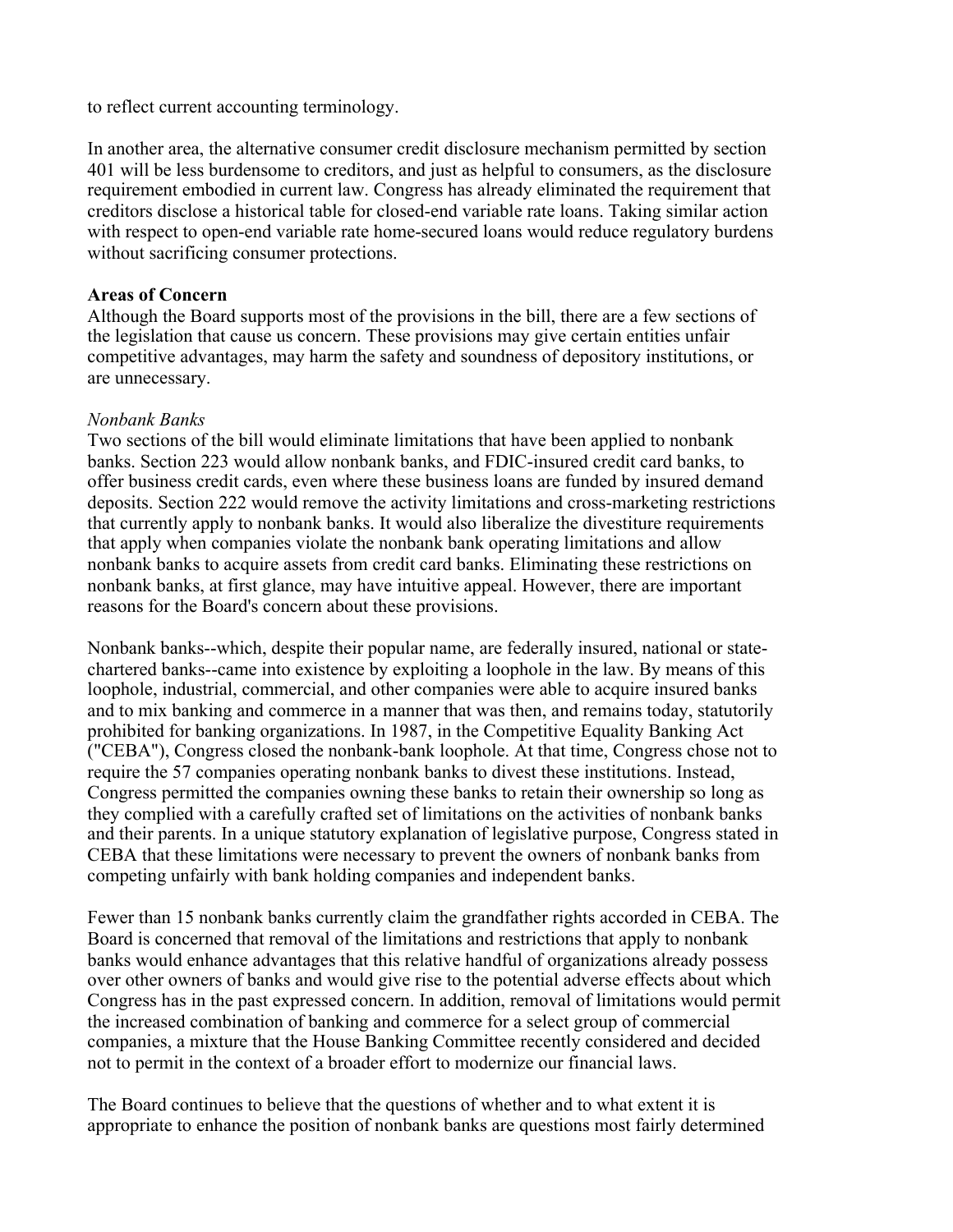in connection with broad financial modernization legislation. In that broader context, it may be possible to relieve some of the restraints placed on the handful of existing nonbank banks without seriously disadvantaging the majority of banking organizations that do not have the privileges enjoyed by nonbank banks.

# *Call Report Simplification*

Section 302 of the bill largely restates section 307 of the Riegle Community Development and Regulatory Improvement Act ("Riegle Act"). The Board and the other Banking agencies, working through the Federal Financial Institutions Examination Council (FFIEC), have made substantial progress in implementing the mandate of section 307 of the Riegle Act and the Board believes that this section of the bill is unnecessary.

Thus far, in response to Section 307, the federal banking agencies have eliminated approximately 100 Call Report data items; placed revised instructions and forms on the Internet for the Call Report, the Bank Holding Company (BHC) Reports, and the Thrift Financial Report (TFR); adopted Generally Accepted Accounting Principles ("GAAP") as the reporting basis for all Call Reports (and consistent with the reporting basis for the BHC reports and the TFR); produced a draft core report that is consistent with the TFR report and resolves most of the definitional differences between the reports; condensed four sets of Call Report instructions into one; provided an index for Call Report instructions; implemented an electronic filing requirement for all institutions submitting Call Reports (consistent with existing mandatory electronic filing for the TFR and optional electronic filing for the BHC reports); placed much of the Call Report data and some of the BHC data on the Internet; and reported to Congress on recommendations to enhance efficiency for filers and users.

The agencies surveyed users of the information to identify additional Call Report items that could be eliminated, while retaining items that are essential for safety and soundness and other public policy purposes. The FFIEC's Reports Task force is analyzing the results of the survey of Call Report users throughout each of the agencies to identify all of the current purposes served by the information. After the surveys are analyzed, the Task Force will recommend ways to further streamline the reporting requirements and continue to refine a set of common, or "core", reporting items. The agencies have not determined an implementation date, given year 2000 concerns for the banking industry and the regulatory agencies, and given that banking institutions have requested a minimum lead time of one year to implement a "core" report. However, we believe significant progress that has been made by the agencies to date and the agencies' on-going efforts suggest that this section of the draft bill is not necessary.

# **Closing Thoughts**

The legislation being considered by the Subcommittee today builds on two prior reform measures, the Community Development and Regulatory Improvement Act of 1994 and the Economic Growth and Regulatory Paperwork Reduction Act of 1996, that the Board supported. Those were useful measures that achieved meaningful reductions in regulatory burden. Those bills--coupled with the Board's independent initiatives to make our regulations simpler, less burdensome, and more transparent--have had a practical, bottomline, effect: fewer applications need to be filed with the Board, and banking organizations have saved substantial regulatory, legal, compliance, and other costs. Those statutory and regulatory changes have enhanced the competitiveness of banking organizations and have benefitted the customers of these financial institutions. Nonetheless, more can and should be done.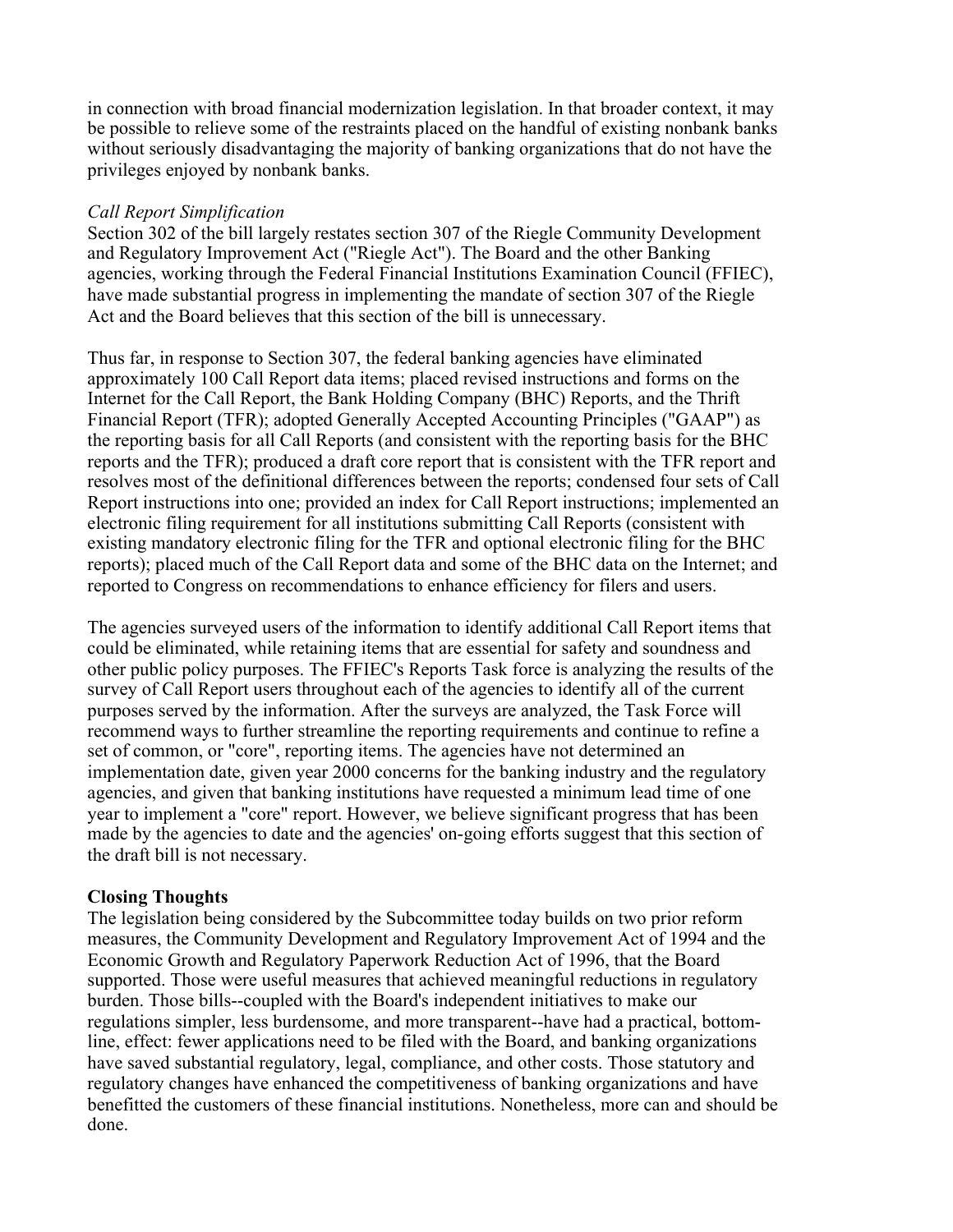The Board applauds the efforts of the Subcommittee to continue to eliminate unnecessary government-imposed burdens. The Subcommittee has fashioned legislation that, in the main, builds upon past successes in regulatory reform and relieves regulatory burdens on banking organizations. In a few areas, however, the bill may not achieve meaningful reform but instead would lead to competitive inequities or raise safety and soundness and other concerns.

The Board has long endorsed regulatory relief and financial modernization strategies that promote regulatory equity for all participants in the financial services industry, minimize the chances that federal safety net subsidies will be expanded into new activities and beyond the confines of insured depository institutions, guarantee adequate federal supervision of financial organizations, and ensure the continued safety and soundness of financial organizations. The Board would be pleased to work with the Subcommittee and its able staff to reach these goals through legislation.

# **Appendix**

*Additional Views of the Federal Reserve Board on Interest on Reserves and Demand Deposits*

The Board strongly supports proposals to allow payment of interest on demand deposits and on the required and excess reserve balances that depository institutions maintain at Federal Reserve Banks. We have commented favorably on such proposals on a number of previous occasions over the years, and the reasons for those positions still hold today.

These legislative proposals are important for economic efficiency: Unnecessary restrictions on the payment of interest on demand deposits and reserve balances distort market prices and lead to economically wasteful efforts to circumvent them.

Because of recent financial market innovations, the proposals are also important for monetary policy. Balances that depository institutions must hold at Federal Reserve Banks to meet reserve requirements pay no interest. Reserve requirements are now 10 percent of all transaction deposits above a threshold level. Requirements may be satisfied either with vault cash or with balances held in accounts at Federal Reserve Banks. Depository institutions have naturally always attempted to reduce such non-interest bearing balances to a minimum. For over two decades, some commercial banks have done so in part by sweeping the reservable transaction deposits of businesses into nonreservable instruments. These business sweeps not only avoid reserve requirements, but also allow firms to earn interest on instruments that are, effectively, equivalent to demand deposits.

In recent years, developments in computer technology have allowed depository institutions to begin sweeping consumer transaction deposits into nonreservable accounts. As a consequence, the balances that depository institutions hold at Reserve Banks to meet reserve requirements have fallen to quite low levels. These consumer sweep programs are expected to spread further, threatening to lower required reserve balances to levels that may begin to impair the implementation of monetary policy. Should this occur, the Federal Reserve would need to adapt its monetary policy instruments, which could involve disruptions and costs to private parties as well as to the Federal Reserve. However, if interest were allowed to be paid on required reserve balances and on demand deposits, changes in the procedures used for implementing monetary policy might not be needed.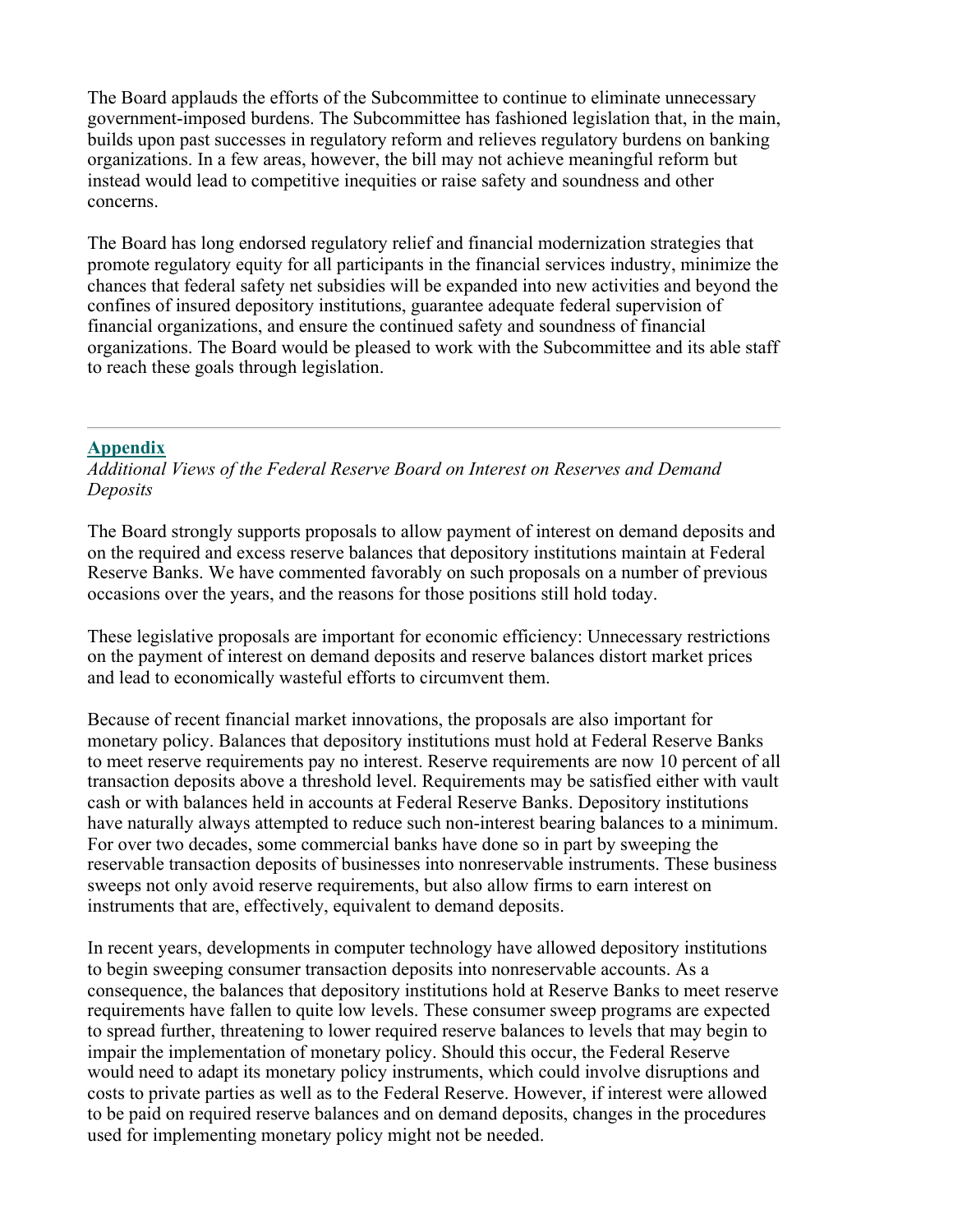The prohibition of the payment of interest on demand deposits was enacted in the mid-1930s. At that time, Congress was concerned that large money center banks might have earlier been bidding deposits away from country banks to make loans to stock market speculators, in the process depriving rural areas of financing. It is unclear whether the rationale for this prohibition was ever valid, but it is clear that this rationale is no longer applicable today. Funds flow freely around the country, and among banks of all sizes, to find the most profitable lending opportunities, using a wide variety of market mechanisms, including the federal funds market. The absence of interest on demand deposits is no bar to the movement of funds from depository institutions with surpluses--whatever their size or location--to the markets where the funding can be profitably employed. In fact, small firms in rural areas are able to bypass their local banks and invest in money market mutual funds with transaction capabilities. Indeed, smaller banks complain that they are unable to compete for the deposits of businesses precisely because of their inability to offer interest on demand deposits.

The prohibition of interest on demand deposits distorts the pricing of transaction deposits and associated bank services. To compete for the liquid assets of businesses, banks set up complicated procedures to pay implicit interest on what are called compensating balance accounts. These accounts, which represent a sizable fraction of demand deposits, earn credits that can be used to pay for a firm's use of other bank services. Banks also spend resources--and charge fees--for sweeping the excess demand deposits of businesses into money market investments on a nightly basis. To be sure, the progress of computer technology has reduced the cost of such systems over time. However, the expenses are not trivial, particularly when substantial efforts are needed to upgrade such automation systems or to integrate the diverse systems of merging banks. Such expenses waste the economy's resources, and they would be unnecessary if interest were paid on both demand deposits and the reserve balances that must be held against them.

The prohibition of interest on demand deposits also distorts the pricing of other bank products. Because banks cannot attract demand deposits through the payment of explicit interest, they often try to attract these deposits, aside from compensating balances, through the provision of services at little or no cost. When services are offered below cost, they tend to be overused--an additional waste of resources attributable partly to the prohibition of interest on demand deposits.

However, the potential gains in economic efficiency cannot be fully realized by paying interest on demand deposits alone. As has been demonstrated in the case of the consumer checking accounts, on which interest is paid, the absence of interest on the reserve balances that must be held against such transaction deposits has in itself provided strong enough incentive for banks to start sweep programs. The costs that banks incur to design and maintain the automation systems needed to implement such sweep programs are another instance of economic waste. The payment of interest on required reserve balances could remove the incentives to engage in such reserve avoidance practices.

In light of the resources used by depository institutions to try to circumvent reserve requirements, the reason for having such requirements might be questioned. Indeed, reserve requirements have been eliminated in a number of other industrialized countries. It may be helpful, therefore, to review the historical and current purposes served by reserve requirements.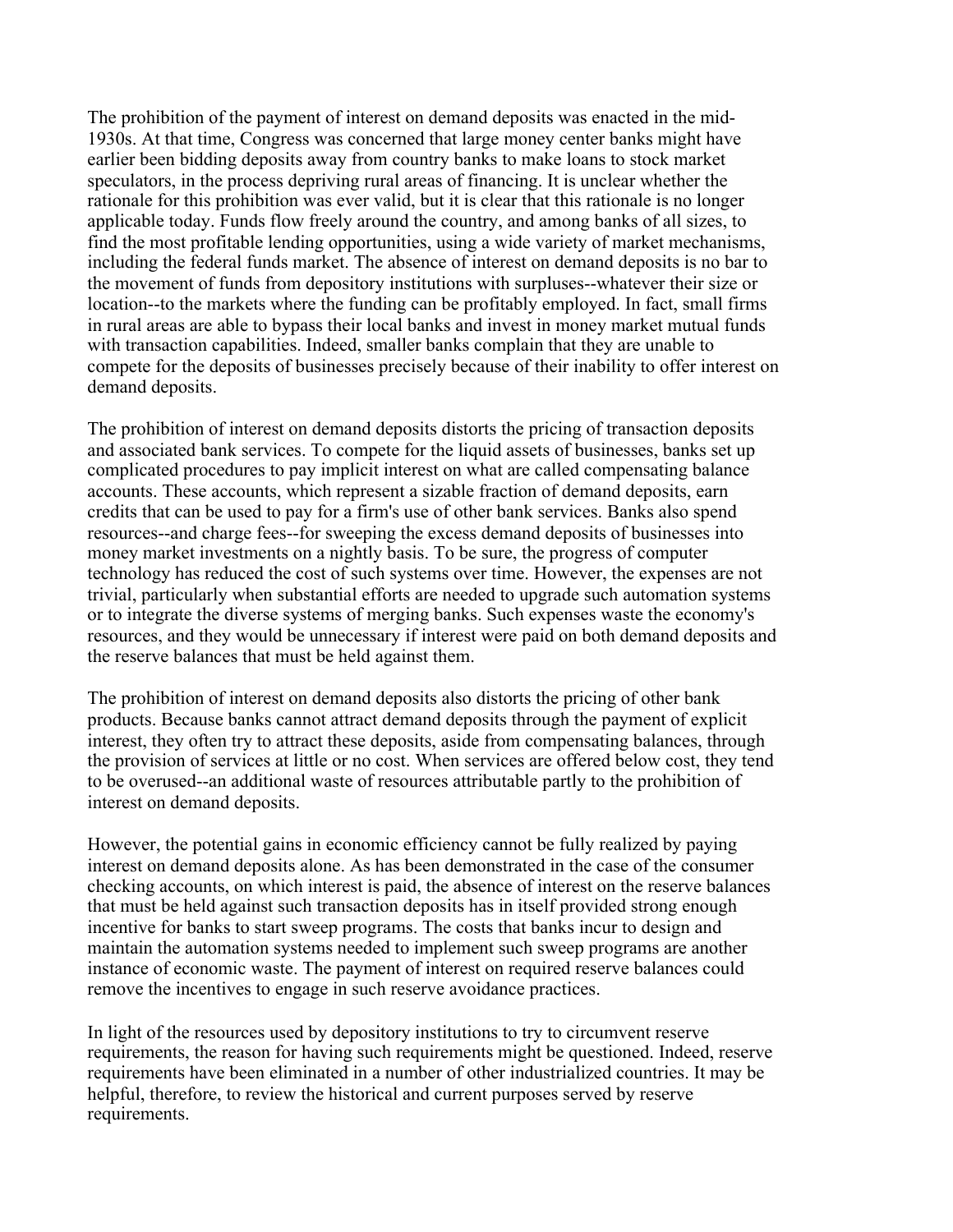Although the word "reserves" might imply an emergency store of liquidity, required reserves cannot actually be used for this purpose, since they represent a small and fixed fraction of a bank's transaction deposits. Reserve requirements have at times been employed as a means of controlling the growth of money. In the early 1980s, for example, the Federal Reserve used a reserve quantity procedure to control the growth of M1. For the most part, however, the Federal Reserve has looked to the price of reserves--the federal funds rate- rather than the quantity of reserves, as its key focus in implementing monetary policy.

While reserve requirements no longer serve the primary purpose of monetary control, they continue to play an important role in the implementation of monetary policy in the United States. They do so by helping to keep the federal funds rate close to the target rate set by the Federal Open Market Committee. They perform this function in two ways: First, they provide a predictable demand for the total reserves that the Federal Reserve needs to supply through open market operations in order to achieve a given federal funds rate target. Second, because required reserve balances must be maintained only on an average basis over a twoweek period, depositories have some scope to adjust the daily balances they hold in a manner that helps stabilize the federal funds rate. For instance, if the funds rate were higher than usual on a particular day, depository institutions could choose to hold lower reserve balances, and their reduced demand would help to damp the upward pressure on the funds rate. Later in the two-week period, they could make up the shortfall in their average holdings of reserve balances.

Depository institutions hold balances in their accounts at Federal Reserve Banks for reasons other than satisfying their two-week average requirements. Some balances are needed as a precaution against the chance that payment orders late in the day might leave a depository with an overdraft on its account, and the Federal Reserve strongly discourages overdrafts. On days when payment flows are particularly heavy and uncertain, or when the distribution of reserves is substantially displaced from normal, depository institutions tend to hold balances for precautionary purposes well above required levels.

Unlike the two-week average demands, these daily precautionary demands cannot help smooth the funds rate from one day to the next. They are also difficult to predict, making it harder for the Federal Reserve to determine the appropriate daily quantity of reserves to supply to the market. In the absence of reserve requirements, or if reserve requirements were very low, the daily demand for balances at Reserve Banks would be dominated by these precautionary demands, and as a result, the federal funds rate could often diverge markedly from its intended level.

An example of the volatility that can arise in the federal funds market because of a low level of required reserve balances occurred in early 1991. The Federal Reserve had reduced certain reserve requirements in late 1990 as a means of easing funding costs to banks during the credit crunch period. The cut in requirements reduced required balances at Reserve Banks for many depository institutions to below the balances needed for precautionary purposes, and the federal funds rate consequently became very volatile. On a typical day in that period, the funds rate strayed over a range of about 8 percentage points and missed the target for the average of daily rates by 1/2 percentage point. After a couple of months, stability returned to the federal funds market because depository institutions made improvements in their reserve management and because strong growth in deposits again boosted the level of required reserve balances above precautionary demands for many **institutions**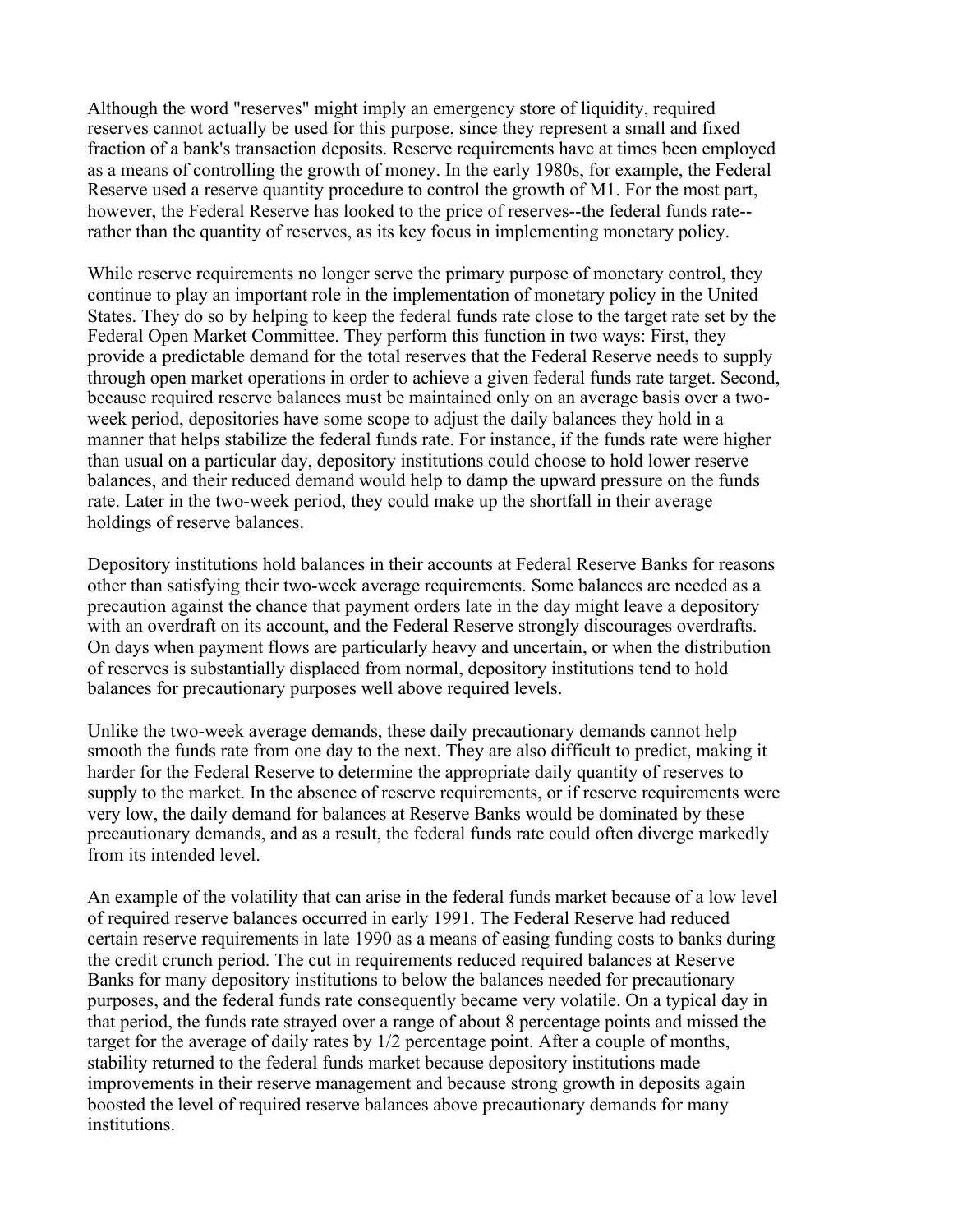Since that time, depository institutions have become much more adept at managing their reserve positions, and their need for precautionary balances on a typical day has declined considerably. In fact, they are now managing to operate with lower aggregate required balances at Reserve Banks than they had in early 1991, and the federal funds rate is nevertheless much more stable. A number of measures taken by the Federal Reserve have helped to foster stability, including improvements in the timeliness of account information provided to depository institutions, more frequent open market operations geared to daily payment needs, and improved procedures for estimating reserve demand. In addition, the Federal Reserve Board recently decided to shift to lagged reserve requirements, which has also contributed to some reduction in uncertainty about reserve demand.

The additional improvements in reserve management in recent years have been needed because required reserve balances have dropped substantially-- from about \$28 billion in late 1993 to about \$7 or \$8 billion today. This decline has not occurred because of further cuts in required reserve ratios by the Federal Reserve, but because of the new retail sweep programs implemented by depository institutions. These programs use computerized systems to sweep consumer transaction deposits, which are subject to reserve requirements, into personal savings accounts, which are not. The spread of such retail sweep programs has not yet fully run its course, and considerable uncertainty shrouds its eventual outcome. We expect that the effects of future declines in required reserve balances on the volatility of the federal funds rate will not necessarily proceed gradually; the rather modest effects on volatility seen so far may not preclude a more outsized reaction as reserve balances fall even lower.

Heightened volatility in the federal funds rate is of concern for a number of reasons. To be sure, the transmission of volatility in the funds rate to volatility in longer-term rates is likely to be muted because of the averaging out of upticks and downticks in the overnight rate. However, even in the absence of much transmission to longer-term rates, increased volatility in the federal funds rate would affect other overnight interest rates, raising funding risks for most large banks, securities dealers, and other money market participants. Suppliers of funds to the overnight markets, including many small banks and thrifts, would face greater uncertainty about the returns they would earn. Market participants concerned about unexpected losses would incur additional costs in managing their funding to limit the heightened risks.

Countries that have eliminated reserve requirements do not generally experience a great deal of volatility in overnight interest rates because they are able to use alternative procedures for the implementation of monetary policy. One type of procedure, for instance, establishes a ceiling and a floor to contain movements of the overnight interest rate. The ceiling is set by a penalty interest rate on loans provided freely by the central bank through what is called a Lombard facility. The floor is established in effect by the payment of interest on excess reserves because banks would not generally lend to private parties at an interest rate below the rate they could earn on a risk-free deposit at the central bank. For the Federal Reserve to be able to set a similar interest rate floor, it would need authority to pay interest on excess reserves. The legislation before the Subcommittee would provide such an authorization. As regards a ceiling on the funds rate, a change in the Federal Reserve's approach to the discount window would be necessary, as we have no penalty interest rate and instead subject borrowing applications to an administrative review. Alternative means of establishing a ceiling could be considered.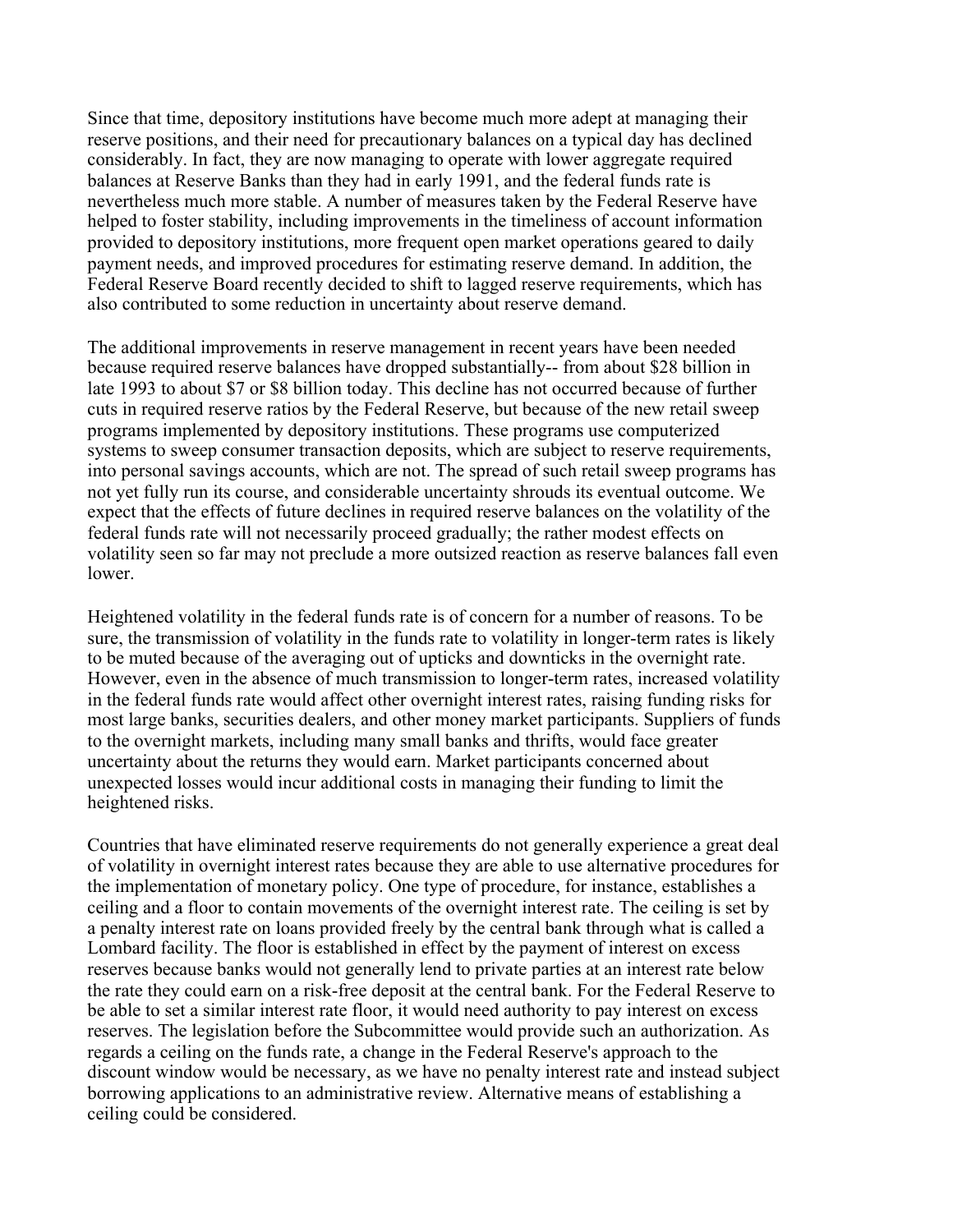If interest were allowed to be paid on both demand deposits and required reserve balances, as the legislation also provides, adjustments in the procedures for implementing monetary policy might not be needed. Such interest payments would likely boost the level of transaction deposits substantially, as some business and household sweep programs were unwound, and as banks became more able to compete for the liquid funds of businesses. The increased transaction deposits could ensure that required reserve balances would remain above the level of daily precautionary needs for many institutions, thus helping to stabilize the federal funds rate, while also improving economic efficiency as previously noted.

The magnitude of the prospective responses to these measures is uncertain, however. Some corporations may not find the interest paid on demand deposits high enough to induce them to shift out of other liquid instruments. Also, some banks may retain consumer sweep programs in order to seek higher investment returns than the Federal Reserve would pay on reserve balances. If interest were allowed on required reserve balances, the Federal Reserve would likely pay a rate close to the rate available on an overnight repurchase agreement. Higher yields are of course available on investments of greater risk and longer maturities.

Because of the uncertainties involved, the Federal Reserve needs to be able to pay interest on excess reserves as well as on required reserve balances, and at differential rates to be set by the Federal Reserve. The ability to pay interest on excess reserves would provide an additional tool that could be used for monetary policy implementation, but one that might not need to be used, if interest on required reserve balances and demand deposits resulted in a sufficient boost to the level of those balances. Even if not used immediately, it is important that the Federal Reserve have the full range of tools available to other central banks, given the inventiveness of our financial markets and the need for the Federal Reserve to be prepared for potential developments that may not be immediately visible.

The bill includes a long delay before the direct payment of interest on demand deposits would be authorized, during which time a reservable 24-transaction money market deposit account (MMDA) would be allowed. This new type of account would be fully reservable and therefore would not raise concerns about further declines in reserve balances that could potentially complicate the implementation of monetary policy. Each month, twenty-four transfers out of this MMDA could be made. Because there are not more than twenty-four business days in a month, banks would be able to sweep balances from demand deposits into these 24-transaction MMDAs each night, pay interest on them, and then sweep them back into demand deposits the next day. Thus, this type of account would permit banks in effect to pay interest on demand deposits, but perhaps more selectively than would be the case with direct interest payments. Some transition period leading up to the direct payment of interest on demand deposits would be appropriate, as many banks would likely take some time in any case to develop competitive interest-bearing demand deposit products. However, the delay should be relatively short. The 24-transaction MMDA, which would be useful only during the transition period before direct interest payments became effective, would entail extra expenses associated with new sweep arrangements and would be able to be implemented at lower cost by banks already having sweep programs. Other banks would face a competitive disadvantage during the transition period; moreover, some businesses would not benefit from this MMDA.

The payment of interest on reserve balances would tend to reduce the revenues received by the Treasury from the Federal Reserve, while the payment of interest on demand deposits would increase those revenues. Treasury revenues would be directly reduced by the payment